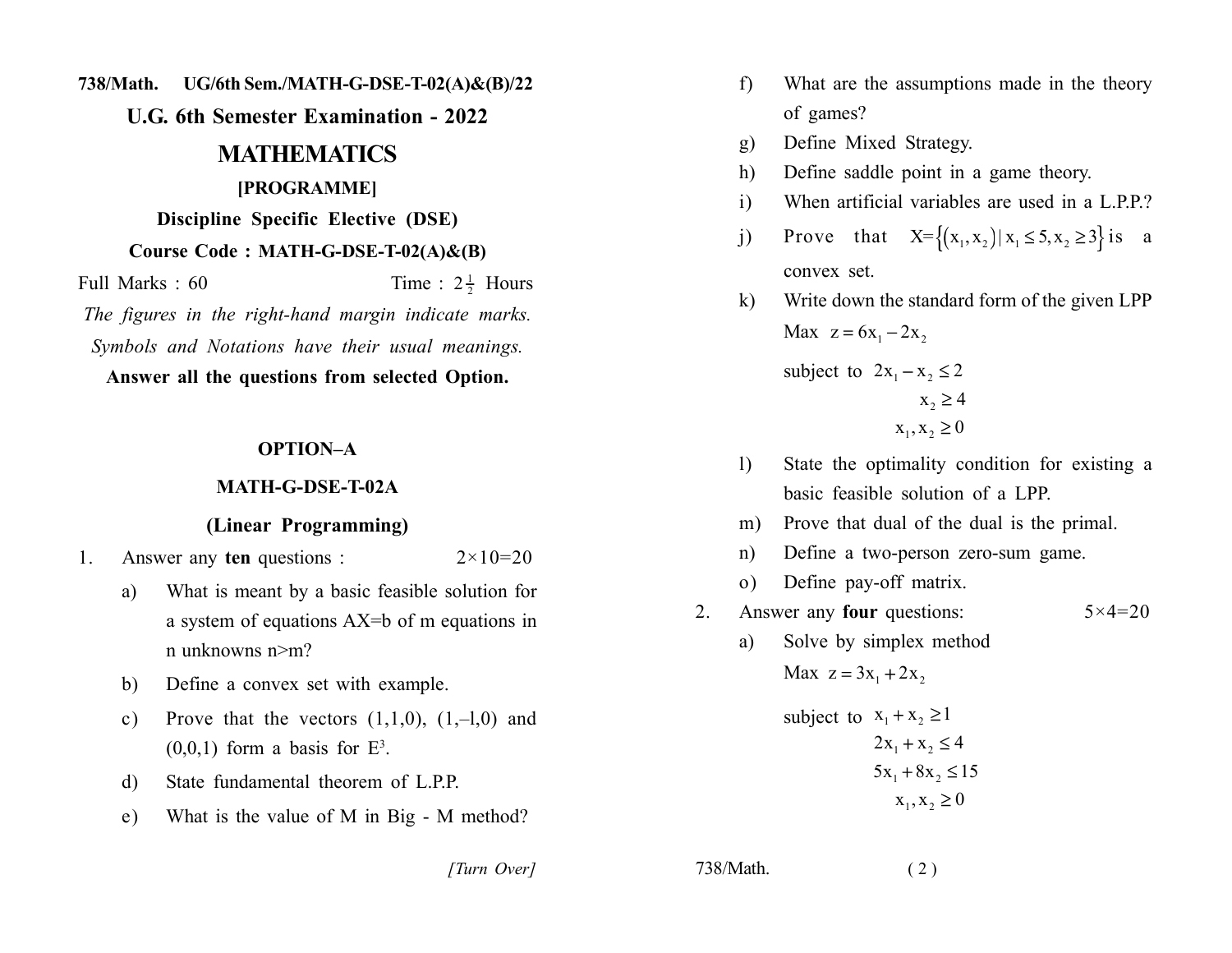Solve by simplex method  $b)$ 

Max  $z = 3x_1 + x_2 + 3x_3$ 

subject to 
$$
2x_1 + x_2 + x_3 \le 2
$$

$$
x_1 + 2x_2 + 3x_3 \le 5
$$

$$
2x_1 + 2x_2 + x_3 \le 6
$$

$$
x_1, x_2, x_3 \ge 0
$$

Obtain the dual problem of the following LPP  $\mathbf{c})$ 

$$
Max z = 2x_1+5x_2+6x_3
$$

subject to 
$$
5x_1 + 6x_2 - x_3 \le 3
$$
  
\n $-2x_1 + x_2 + 4x_3 \le 4$   
\n $x_1 - 5x_2 + 3x_3 \le 1$   
\n $-3x_1 - 3x_2 + 7x_3 = 6$   
\n $x_1, x_2 \ge 0$ 

and  $x_3$  is unrestricted in sign.

 $d)$ Solve the following transportation problem.

|                                  |   | $\mathbf{D}_2$ | $D_3$ | $\mathrm{D}_4$ | $a_i$ |
|----------------------------------|---|----------------|-------|----------------|-------|
|                                  | 2 | ാ              |       |                | 6     |
| $O_1$<br>$O_2$<br>$O_3$<br>$b_i$ |   |                |       |                |       |
|                                  | 5 |                | 15    | Q              | 10    |
|                                  |   |                |       |                |       |

Solve the following assignment problem.  $e)$ 

|                                                                              | - 0 -                | Ш   | TV. |    |  |
|------------------------------------------------------------------------------|----------------------|-----|-----|----|--|
| $\begin{tabular}{c c} A & 62 \\ B & 71 \\ C & 87 \\ D & 48 \\ \end{tabular}$ |                      | 50  | 101 | 82 |  |
|                                                                              |                      | 61  | 73  | 59 |  |
|                                                                              | 78<br>84<br>92<br>64 | 111 | 71  | 81 |  |
|                                                                              |                      | 87  | 77  | 80 |  |

738/Math.

738/Math.

 $(4)$ 

 $f$ For the following Pay-off table, transform the zero sum game into an equivalent LPP.



- $3<sub>1</sub>$ Answer any two questions:  $10 \times 2 = 20$ 
	- Solve the following transportation  $a)$ i) problem.

|                                                       | $D_1$ | $\mathsf{D}_2$ | $D_3$ | $\mathrm{D}_4$ | $a_i$           |
|-------------------------------------------------------|-------|----------------|-------|----------------|-----------------|
|                                                       | 3     |                |       |                | 11              |
|                                                       | q     |                |       | ↷              | $\frac{20}{35}$ |
| $\frac{\mathrm{O}_1}{\mathrm{O}_2}$<br>$\mathrm{O}_3$ | 10    |                |       | っ              |                 |
| $b_i$                                                 | 10    | 5              | 21    | 30             |                 |
|                                                       |       |                |       |                |                 |

Solve the following assignment problem.  $ii)$ 

|             |    | Н               | ш  | IV |  |
|-------------|----|-----------------|----|----|--|
|             | 42 | 35              | 28 | 21 |  |
|             | 30 | $\overline{25}$ | 20 | 15 |  |
| A<br>B<br>C | 30 | 25              | 20 | 15 |  |
| Ð           |    | $\frac{1}{20}$  | 16 | 12 |  |

 $b)$  $\mathbf{i}$ Use graphical method to solve the following game.

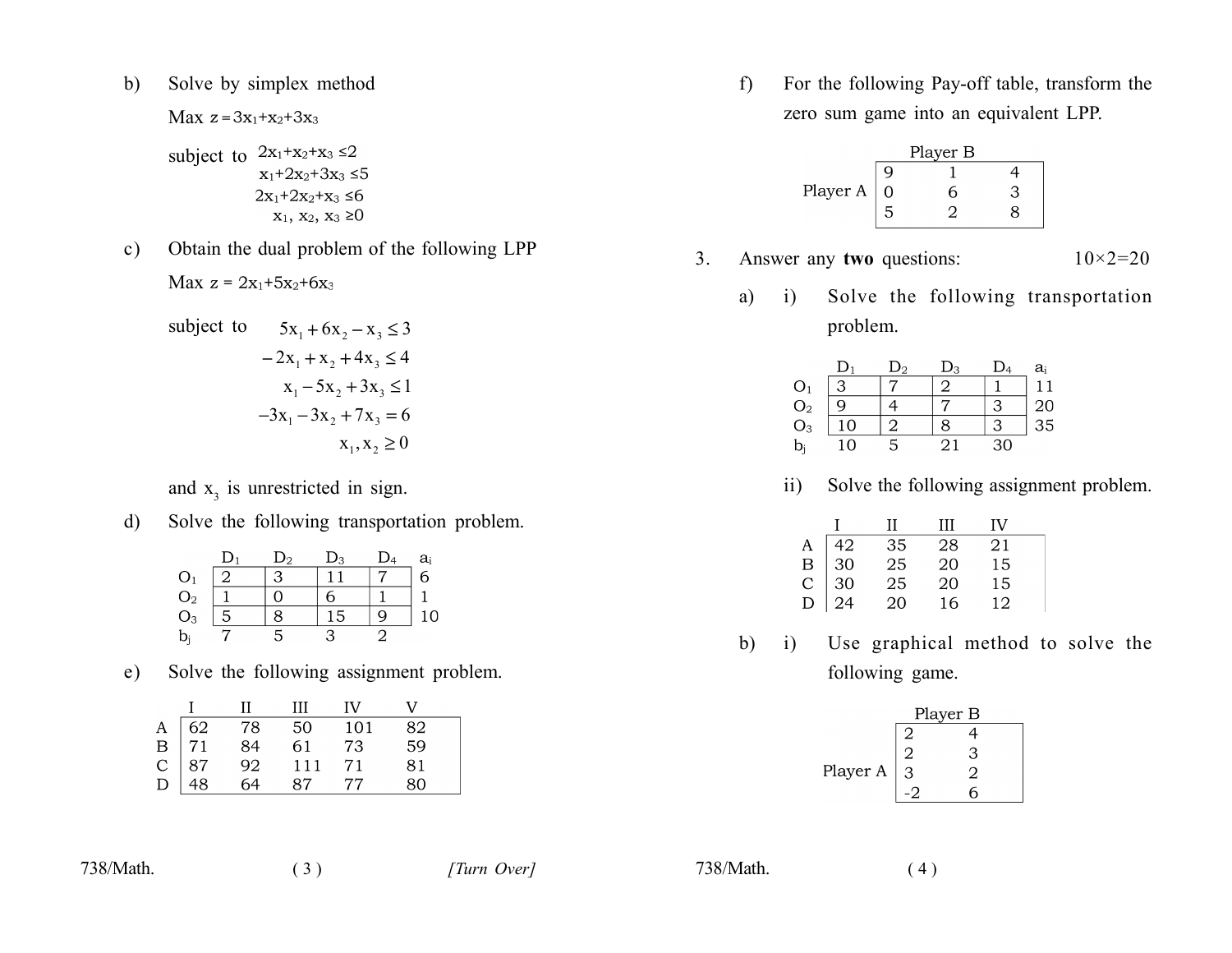Solve the game whose pay-off matrix is  $\overline{11}$ given by

|          | Player B |  |     |  |  |  |
|----------|----------|--|-----|--|--|--|
|          |          |  |     |  |  |  |
|          |          |  |     |  |  |  |
| Player A |          |  | ( ) |  |  |  |
|          |          |  |     |  |  |  |

Products X and Y are to be blended to produce  $\mathbf{c})$ a mixture that contains at least 30% A and 30% B. Product X is  $50\%$  A and,  $4\%$  B and costs Rs.10 gal; Product Y is 20% A and 10% B and costs Rs.2/gal. Formulate and solve the model to be used to determine a minimal-cost blend.

# **OPTION-B**

## **MATH-G-DSE-T-02B**

## (Numerical Methods)

- Answer any ten questions :  $2 \times 10 = 20$  $1_{\cdot}$ 
	- Find the relative error the computation of a) taking  $y = x^3 + 3x^2 - x$ , for  $x = \sqrt{2}$ ,  $\sqrt{2} = 1.414.$
	- b) If  $y = 6x^4 5x$ , find the percentage error in  $y(1)$  when the error in x is 0.03
	- c) Find the  $k<sup>th</sup>$  difference of a polynomial of degree  $k$ .

d) Show that 
$$
\Delta \{ \log f(x) \} = \log \left[ 1 + \frac{\Delta f(x)}{f(x)} \right]
$$
.

Prove that  $dy = 1 \left[ \Delta_{21} + 1 \Delta_{22} + 1 \Delta_{23} + 1 \Delta_{24} + 1 \Delta_{24} + 1 \right]$ 

$$
y' = \frac{dy}{dx} = \frac{1}{h} \left[ \Delta y - \frac{1}{2} \Delta^2 y + \frac{1}{3} \Delta^3 y - \frac{1}{4} \Delta^4 y + \cdots \right]
$$
  
Show that the operators,  $F$ ,  $\Delta$  and  $\nabla$  commute.

- $f$ Show that the operators  $E, \Delta$  and  $\nabla$  commute.
- $g)$ If  $f(x) = e^{\alpha x + \beta}$ , prove that  $f(0)$ ,  $\Delta f(0)$  and  $\Delta^2 f(0)$  are in G.P.
- If  $f(-2) = f(3) = 7$  and  $f(0) = 1$ , find  $f(10)$ .  $h)$
- For the equation  $x^3 + x^2 1 = 0$ , construct a  $\overline{1}$ fixed point iteration form  $x = q(x)$  so that the method converges in the interval  $[0, 1]$ .
- Find the minimum number of iterations  $\overline{1}$ required to attain an accuracy of 0.001 in an interval [1, 2] using bisection method.

738/Math.

 $e)$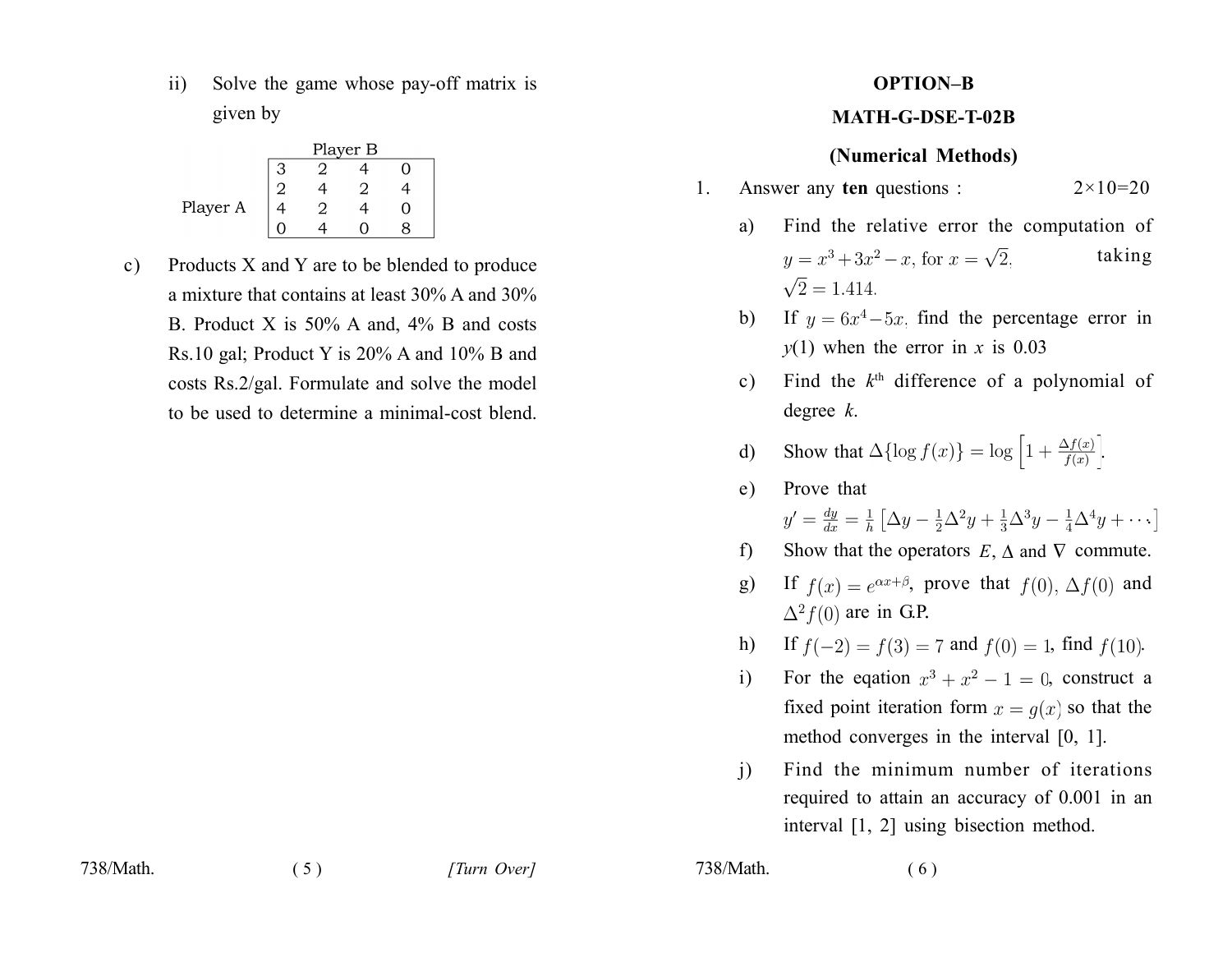- Find the iterative formula for Newton-Raphson  $\bf{k}$ method to find the square root of  $\sqrt{m}$ .
- $\left| \right|$ Using Newton-Raphson method obtain the root of  $x^3 - 8x - 4 = 0$  correct upto two decimal places (Take the initial approximation as  $x_0 = 0$ ).
- Use Trapezoidal rule to evaluate  $\int_0^6 y(x) dx$  for  $m)$ the data.

|  | $\vert y\vert$ 0.146   0.161   0.167   0.19   0.204   0.217   0.23 |  |  |  |
|--|--------------------------------------------------------------------|--|--|--|

- The Trapezoidal rule applied to  $\int_1^3 f(x) dx$  gives  $n)$ the value 8 and the Simpson's one-third rule gives the value 4. Find  $f(2)$ .
- Apply Runge-Kutta method of fourth order to  $\Omega$ ) find an approximate value of  $y(0,2)$ , given that  $\frac{dy}{dx} = x + y$  and  $y(0) = 1$ .
- Answer any **four** questions:  $5 \times 4 = 20$  $2_{-}$ 
	- A function  $f(x)$  defined in [0, 1] in such a way a) that  $f(0) = 0$ ,  $f(\frac{1}{2}) = -1$  and  $f(1) = 0$ . Find interpolating polynomial  $p(x)$ the approximating  $f(x)$ . If  $\left|\frac{d^3f}{dx^3}\right| \leq 1$  for  $0 \leq x \leq 1$ , show that  $|f(x) - p(x)| \leq \frac{1}{2}$ .
	- Prove that the Lagrange's interpolation formula b) can be put in the form

$$
P_n(x) = \sum_{r=1}^n \frac{\phi(x)f(x_r)}{(x-x_r)\phi'(x_r)}, \text{ where } \phi(x) = \prod_{r=0}^n (x-x_r).
$$
  
738/Math. (7) *[Turn Over]*

- Find a real root of  $x^3 8x 4 = 0$  between  $c)$ and 4 by using Newton-Raphson method correct upto four decimal places.
- Find the largest eigenvalue and the d) corresponding eigenvector of the following matrix correct upto four significant figures

$$
A = \begin{pmatrix} 9 & 10 & 8 \\ 10 & 5 & -1 \\ 8 & -1 & 3 \end{pmatrix}
$$

Take the initial approximate eigen vector  $(X_0 = (1, 0, 0)^T)$ .

Apply Gauss-Seidel iteration method solve the  $e)$ system of equation:

$$
8x - y + z = 18
$$
  
\n
$$
x + y - 3z = -6
$$
  
\n
$$
2x + 5y - 2z = 3
$$

Continue iterations until two successive approximations are identical when rounded to three significant digits.

Find  $y(4.4)$ , by Euler's Modified Method,  $f$ ) taking  $h=0.2$ , from the differential equation  $\frac{dy}{dx} = \frac{2-y^2}{5x}, y(4) = 1.$ 

 $(8)$ 

738/Math.